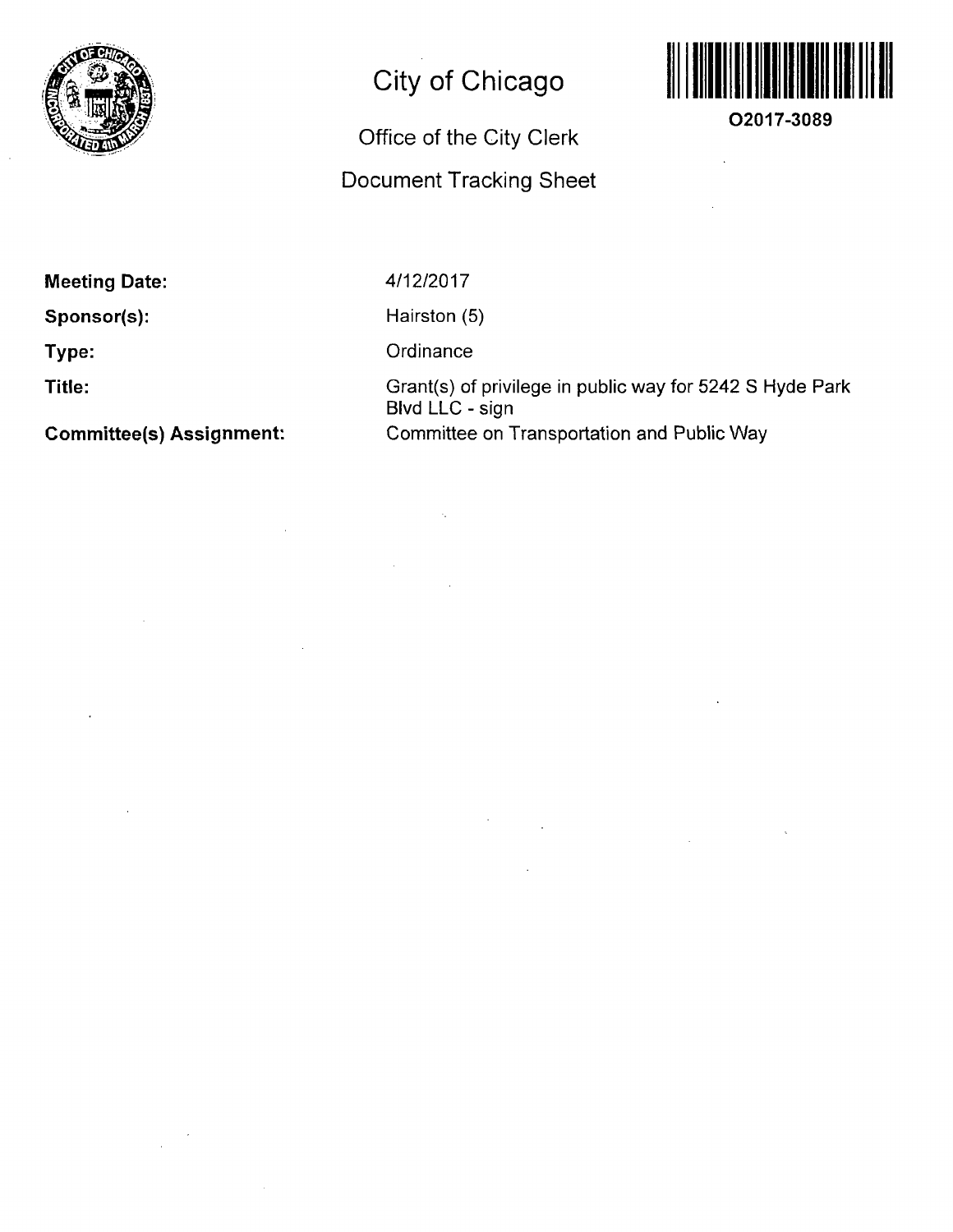Direct Intro<br>#5

**ORDINANCE** 5242 S HYDE PARK BLVD, LLC Acct. No. 363792 - 3 Permit No. 1097534

*Be It Ordained by the City Council of the City of Chicago:* 

SECTION 1. Permission and authority are hereby given and granted to 5242 S HYDE PARK BLVD, LLC, upon the terms and subject to the conditions of this ordinance to maintain and use one (1) sign(s) projecting over the public right-of-way attached to its premises known as 1658 E. 53rd St..

Said sign structure(s) measures as follows; along E. 53rd Street: One (1) at three (3) feet in length, three (3) feet in height and twelve point five eight (12.58) feet above grade level.

The location of said privilege shall be as shown on prints kept on file with the Department of Business Affairs and Consumer Protection and the Office of the City Clerk.

Said privilege shall be constructed in accordance with plans and specifications approved by the Department of Transportation (Division of Project Development) and Zoning Department - Signs.

This grant of privilege in the public way shall be subject to the provisions of Section 10-28-015 and all other required provisions of the Municipal Code of Chicago.

The grantee shall pay to the City of Chicago as compensation for the privilege #1097534 herein granted the sum of one hundred (\$100.00) per annum in advance.

A 25% penalty will be added for payments received after due date.

The permit holder agrees to hold the City of Chicago harmless for any damage, relocation or replacement costs associated with damage, relocation or removal of private property caused by the City performing work in the public way.

Authority herein given and granted for a period offive (5) years from and after Date of Passage.

Alderman

Leslie A. Hairston 5<sup>th</sup> Ward